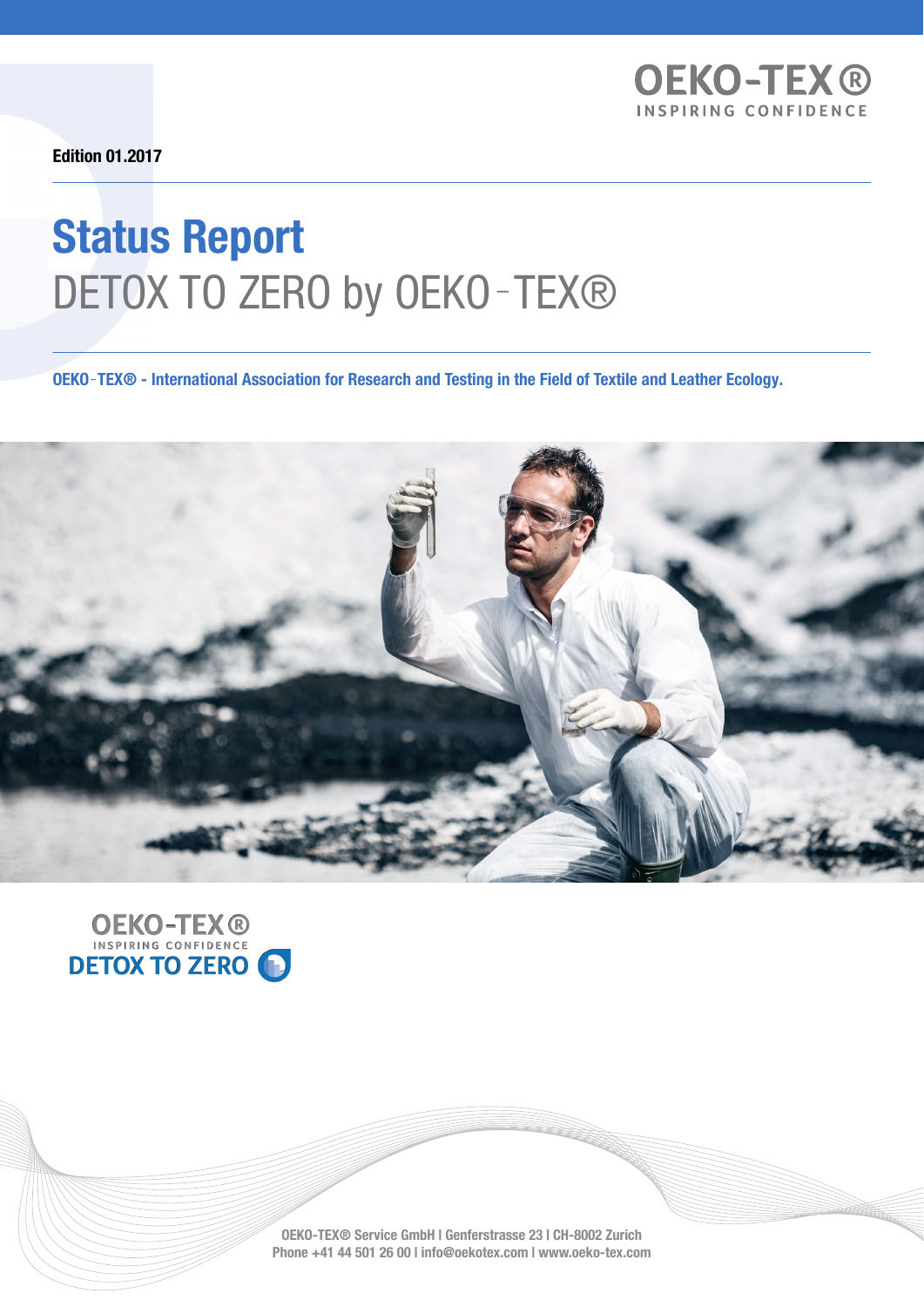#### **Company**

UTENOS TRIKOTAZAS J. Basanaviciaus Str. 122 28214 UTENA, LITHUANIA

# DETOX TO ZERO by OEKO-TEX<sup>®</sup> Report No.

18000504/4

## DETOX TO ZERO Performance

|                                  | $0\%$ | 100% |
|----------------------------------|-------|------|
| <b>DETOX TO ZERO PERFORMANCE</b> |       |      |
| <b>WASTEWATER AND SLUDGE</b>     |       | 99%  |
| <b>MRSL</b>                      |       | 99%  |
| <b>GENERAL MANAGEMENT</b>        |       | 95%  |

**OEKO-TEX®** INSPIRING CONFIDENCE

### Status Report Issued 02.02.2022

The DETOX TO ZERO status report consists of 21 pages.

OEKO-TEX® Service GmbH | Genferstrasse 23 | CH-8002 Zurich Phone +41 44 501 26 00 | info@oekotex.com | www.oeko-tex.com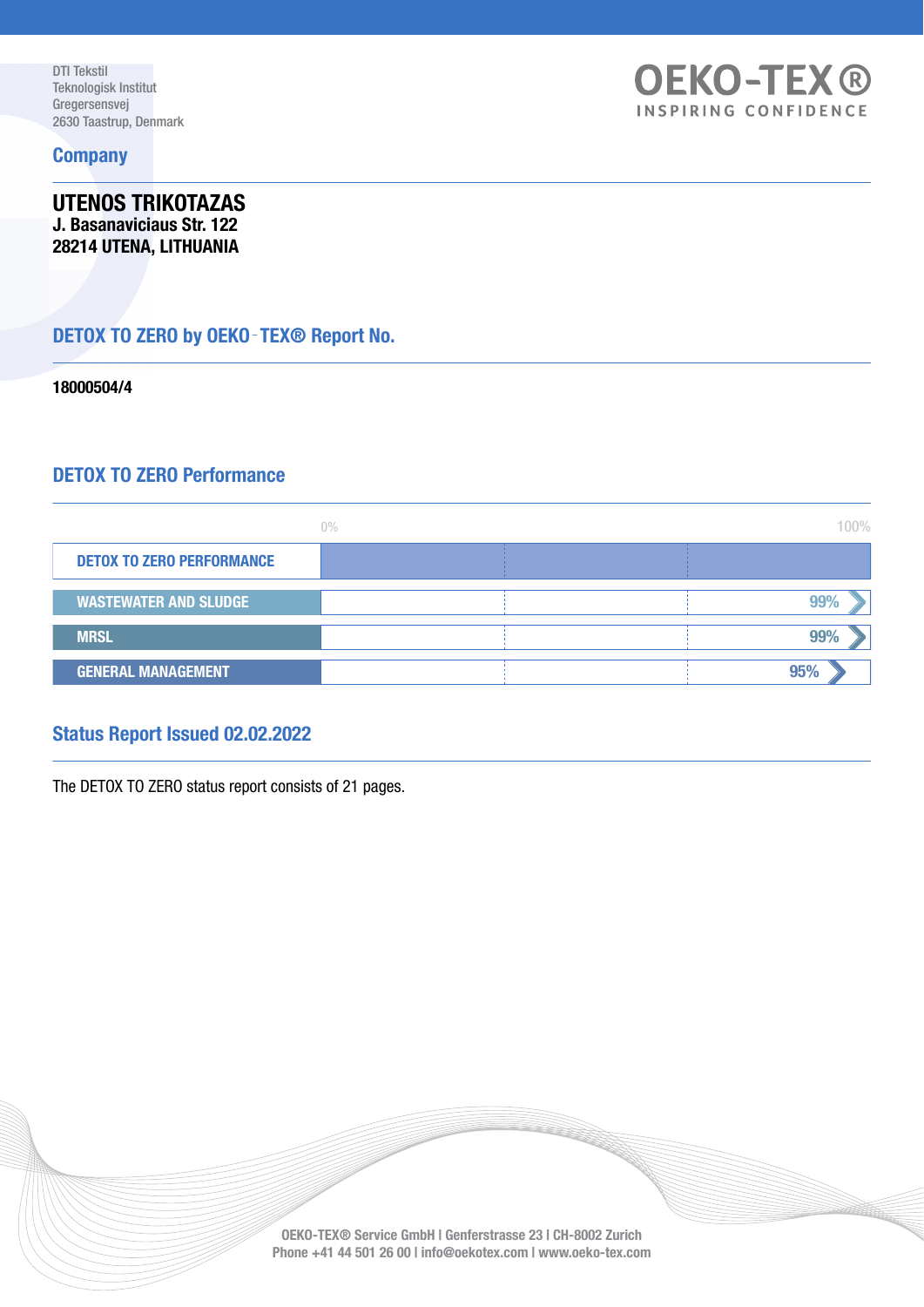## **Content**

|                                    | Page |
|------------------------------------|------|
| <b>General Company Information</b> |      |
| <b>Executive Summary Report</b>    |      |
| <b>Corrective Actions</b>          | 6    |
| Liability                          |      |

|                  |                                                   | Max.  | Actual |        |    |
|------------------|---------------------------------------------------|-------|--------|--------|----|
| No.              | <b>Description</b>                                | Score | Score  | in $%$ |    |
|                  | Wastewater and sludge                             | 630   | 622    | 99     | 8  |
| 2<br><b>MRSL</b> |                                                   | 512   | 507    | 99     | 9  |
| 3                | General management                                | 232   | 228    | 95     | 10 |
| 3.1              | Management system/organization (responsibilities) | 38    | 38     | 100    | 10 |
|                  | 3.2 Chemical management                           | 54    | 54     | 100    | 12 |
|                  | 3.3 Permits, legal requirements (license)         | 50    | 50     | 100    | 14 |
| 3.4              | Environment, health & safety (EHS)                | 53    | 53     | 100    | 15 |
|                  | 3.5 Production process                            | 21    | 17     | 81     | 18 |
|                  | 3.6 Storage                                       | 16    | 16     | 100    | 20 |
| Annex/Photos     |                                                   |       |        |        | 21 |

# Institute - Contact Information

| DTI Tekstil Teknologisk Institut |
|----------------------------------|
| Gregersensvej                    |
| 2630 Taastrup                    |
| Denmark                          |
| Johnny Rodam                     |
| joro@teknologisk.dk              |
| +45 7220 2461                    |
|                                  |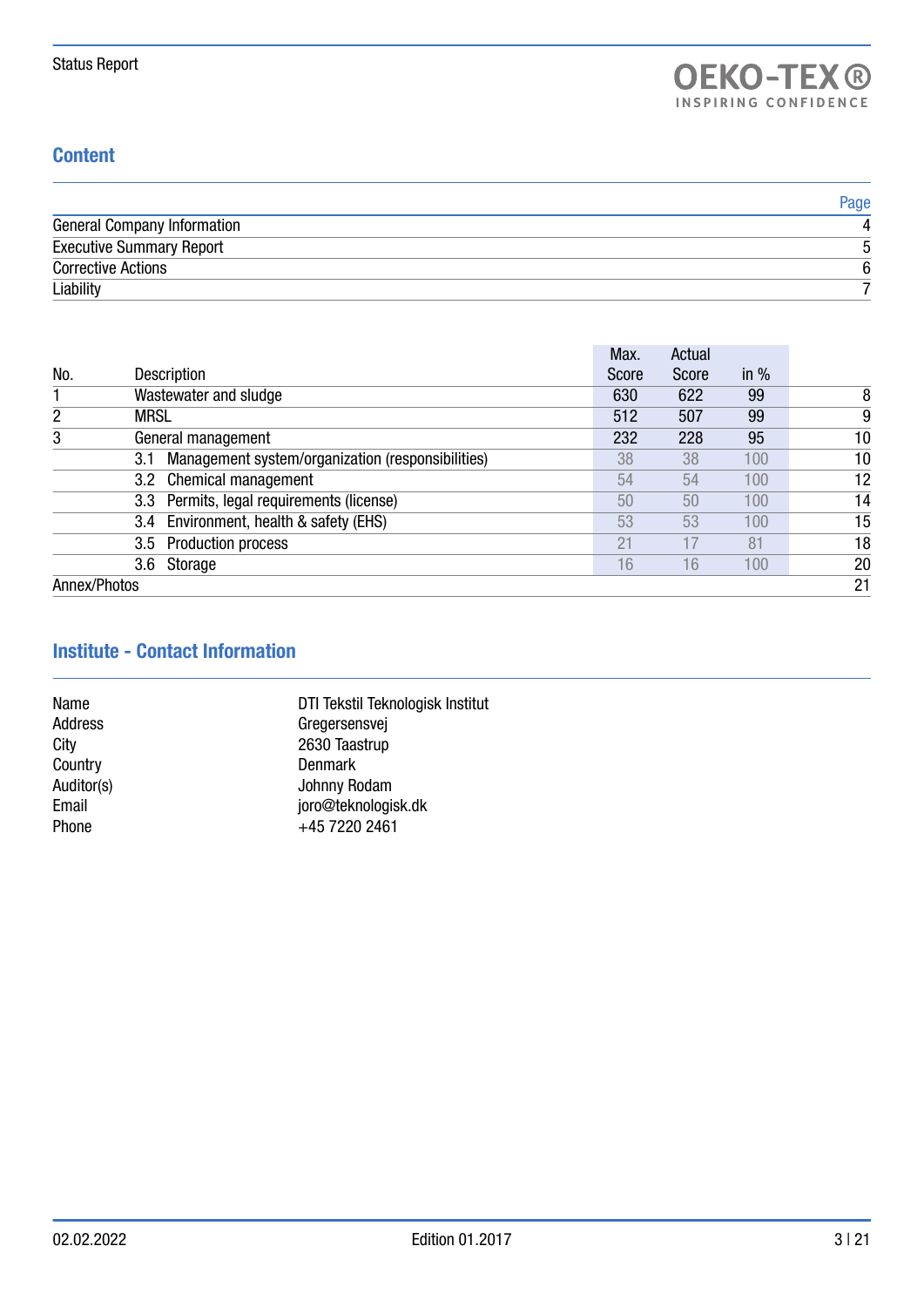# General Company Information

| <b>Company contact</b>                                                  |                                                                                                                                                                                                                                                                                                                                                                               |
|-------------------------------------------------------------------------|-------------------------------------------------------------------------------------------------------------------------------------------------------------------------------------------------------------------------------------------------------------------------------------------------------------------------------------------------------------------------------|
| Name                                                                    | UTENOS TRIKOTAZAS                                                                                                                                                                                                                                                                                                                                                             |
| <b>Address</b>                                                          | J.Basanaviciaus str.122 / LT-28214 UTENA / Lithuania                                                                                                                                                                                                                                                                                                                          |
| City                                                                    | <b>UTENA</b>                                                                                                                                                                                                                                                                                                                                                                  |
| <b>Contact details nominated</b><br><b>OEKO-TEX® responsible person</b> |                                                                                                                                                                                                                                                                                                                                                                               |
| Name                                                                    | Project Manager Jurgita Stankuniene                                                                                                                                                                                                                                                                                                                                           |
| Email                                                                   | jurgita.stankuniene@ut.lt                                                                                                                                                                                                                                                                                                                                                     |
| <b>Company information</b>                                              |                                                                                                                                                                                                                                                                                                                                                                               |
| Checked areas                                                           | Outer premises, knitting department, Dyehouse including chemical storage, Printing house<br>including chemical storage, sample dyeing area, Digital printing department, finishing<br>department, sewing department, finished goods inventory.                                                                                                                                |
| Article produced/dealed with                                            | T-shirts                                                                                                                                                                                                                                                                                                                                                                      |
| production process                                                      | knitting-bleaching-dyeing-printing-finishing-cutting-sewing-logistic                                                                                                                                                                                                                                                                                                          |
| <b>Audit information</b>                                                |                                                                                                                                                                                                                                                                                                                                                                               |
| Basis of the report                                                     | The basis of the DETOX TO ZERO verification is the completion of the assessment<br>including an evaluation through DTI Tekstil Teknologisk Institut as well as the auditing of<br>the production facility. UTENOS TRIKOTAZAS completed the assessment on 03.10.2021<br>and was audited in UTENA on 05.10.2021 by the OEKO-TEX® Institute DTI Tekstil<br>Teknologisk Institut. |
| Start of verification                                                   | 02.11.2020                                                                                                                                                                                                                                                                                                                                                                    |
| Date of finishing assessment tool                                       | 03.10.2021                                                                                                                                                                                                                                                                                                                                                                    |
| Date of audit on-site                                                   | 05.10.2021 - 07.10.2021                                                                                                                                                                                                                                                                                                                                                       |
| Participants                                                            | Jurgita Stankūnienė                                                                                                                                                                                                                                                                                                                                                           |
| <b>Quality of data</b>                                                  |                                                                                                                                                                                                                                                                                                                                                                               |
| Assessment                                                              | Good                                                                                                                                                                                                                                                                                                                                                                          |
| Audit on-site                                                           | Good                                                                                                                                                                                                                                                                                                                                                                          |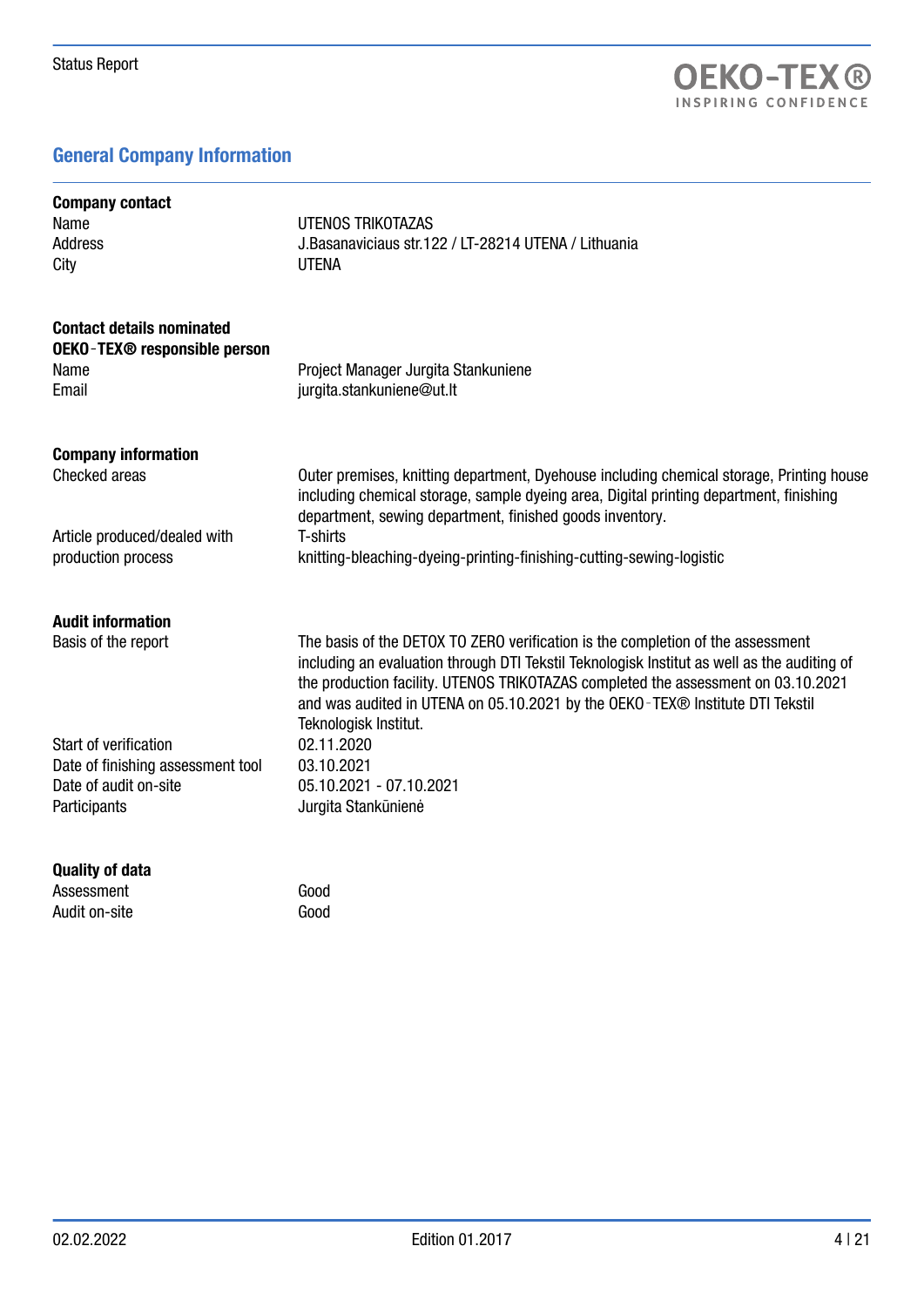# Executive Summary Report

#### 1. Wastewater and sludge

The provided wastewater test report (WW) doesn't completely meet the criteria given by the DETOX TO ZERO MRSL. The report from IISG, dated 04.11.2021, shows that 8 substances were detected with concentration above the DETOX TO ZERO reporting limit. This affects 3 of the 11 priority chemical groups.

#### Findings:

Di-(2-ethylhexyl)phthalate (DEHP), CAS No. 117-81-7, 9,89 μg/L. Tetraethyltin (TeET), CAS No. 597-64-8, 0,021 μg/L. Lead (Pb), CAS No. 7439-92-1, 1,6 μg/L. Chromium (Cr), CAS No. 7440-47-3, 20,4 μg/L. Copper (Cu), CAS No. 7440-50-8, 36 μg/L. Nickel (Ni), CAS No. 7440-02-0, 2,8 μg/L. Zinc (Zn), CAS No. 7440-66-6, 246 μg/L. Manganese (Mn), CAS No. 7439-96-5, 7,5 μg/L.

The sampling of the tested incoming water and the sampling of wastewater was carried out by a worker of UTENOS TRIKOTAZAS and not from the testing institute.

#### 2. MRSL

The facility has 291 chemicals which are in use, and which have been identified by CAS No. and 290 of those meet the criteria given by the DETOX TO ZERO MRSL.

1 chemical contains a substance which is listed on the DETOX TO ZERO MRSL. It is recommended to find an alternative to comply with the DETOX TO ZERO MRSL.

Having storaged many chemical products for testing, it has been recommended to implement a strategy in order to reduce and ensure that samples are tested accordingly and not adding to a growing storage.

Summarized, UTENOS TRIKOTAZAS is on a good way to phase out hazardous chemicals. Most of the efforts to meet the DETOX TO ZERO by OEKO-TEX® criteria is already done. So the chance or reaching compliance until 2022 is given.

#### 3. General management

The facility is well maintained, clean and organized. OEKO-TEX® sees good approaches and a potential to continuously improve the performance. The reached scoring of 99% shows that UTENOS TRIKOTAZAS have implemented far reaching measures compared to last year in order to meet the criteria of DETOX TO ZERO by OEKO-TEX®. A working management system is implemented, chemicals and production processes are managed in a good manner.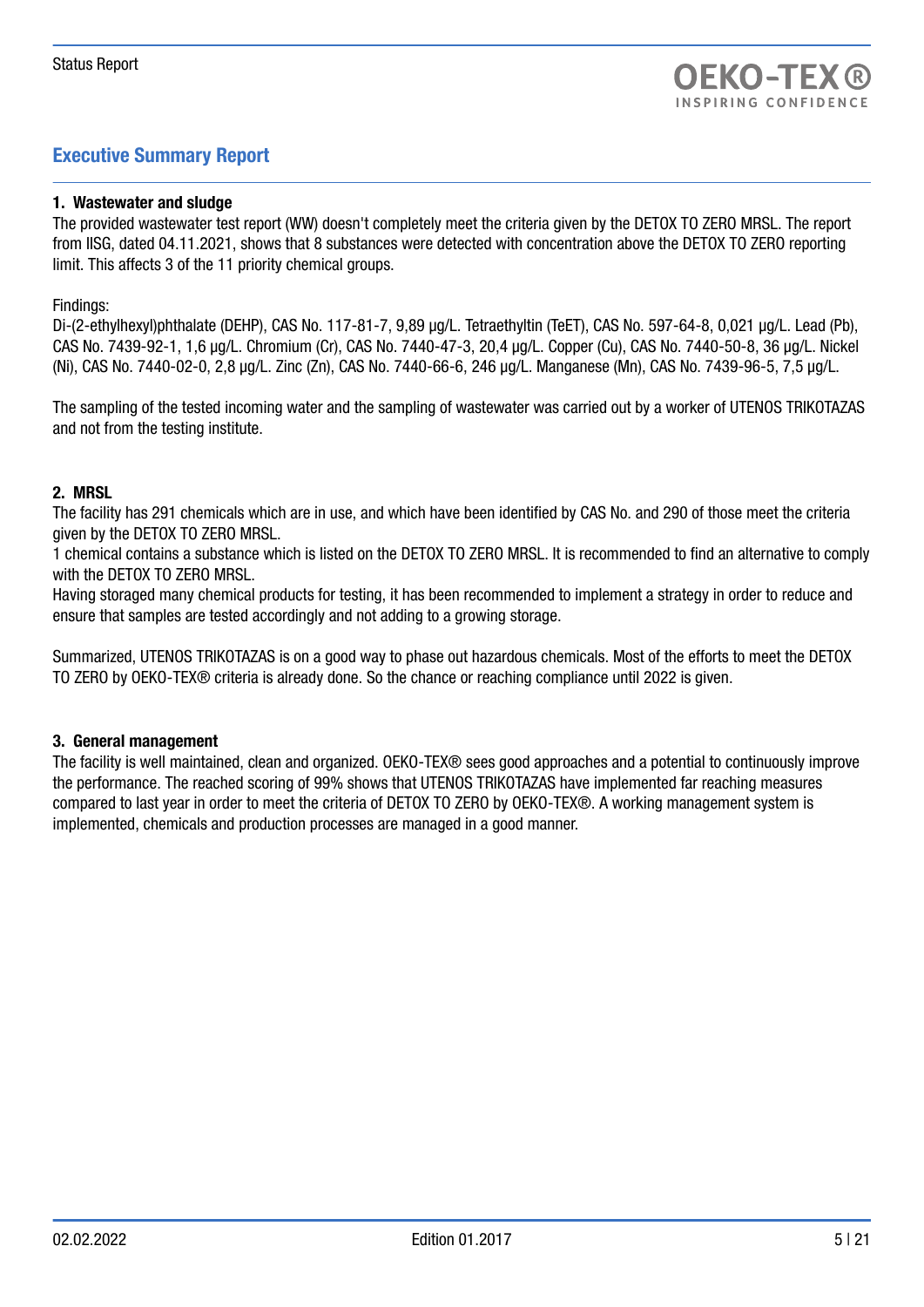# Corrective Actions

| No. | Recommendation:<br>ID                                                                                                                                     | Suggested<br>implementation by: |
|-----|-----------------------------------------------------------------------------------------------------------------------------------------------------------|---------------------------------|
|     | Wastewater and sludge                                                                                                                                     |                                 |
| 1.1 | The test results above the reporting limit value should be verified and the facility should try1151<br>to decrease the chemicals in sludge and wastewater | 06/2022                         |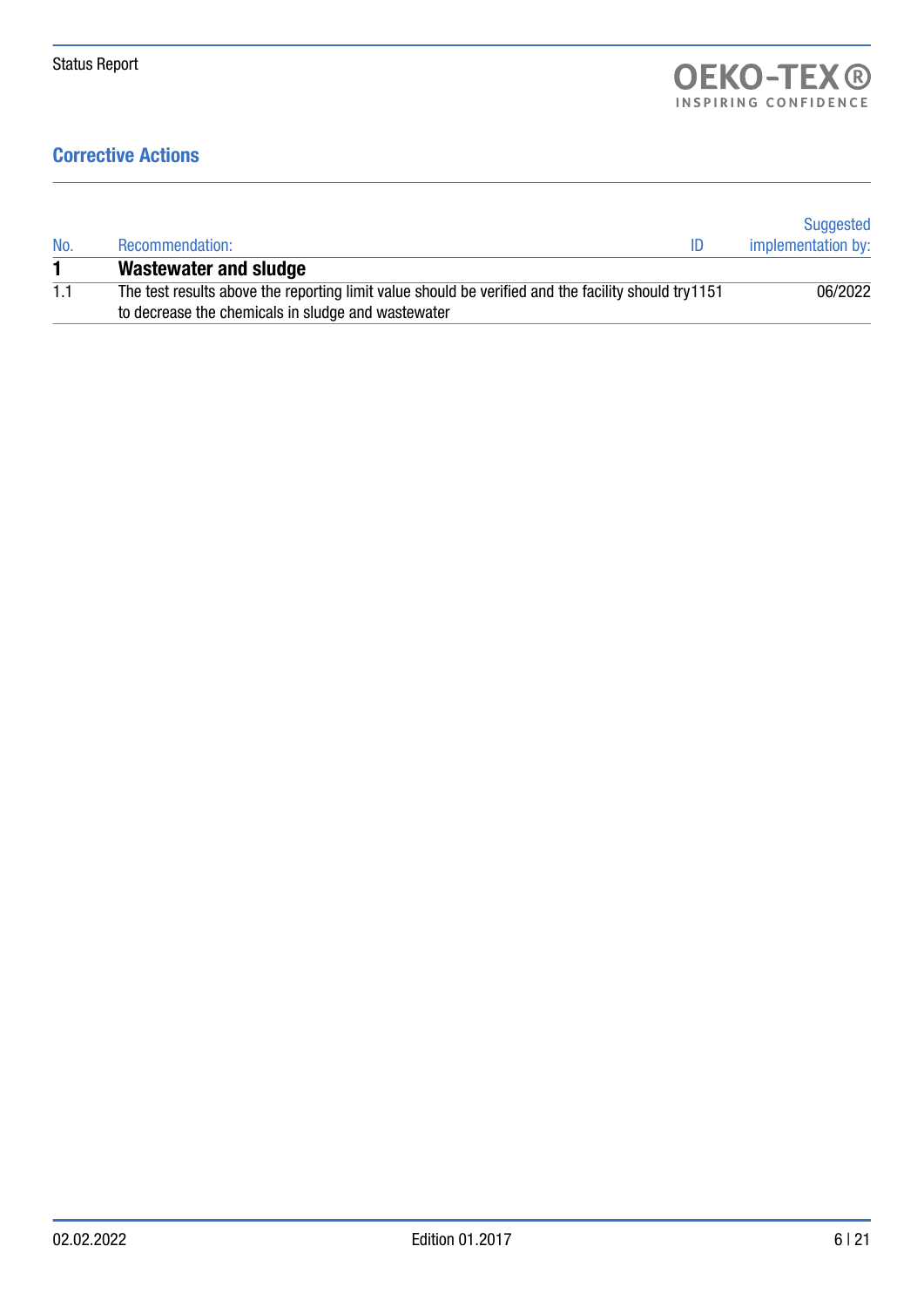

# **Liability**

You are authorized to use this report for communication. This report incorporates a snapshot during a certain time period while the assessment was done and the audit was conducted. This report doesn't represent a full certification or any right to label or mark neither products nor facilities. The responsibility lies fully with the facility. This report is only a documentation if any of the eleven priority chemicals were detected and if the philosophy of the precautionary principle and precautionary action are taken. Furthermore the report should show if the philosophy of the right to know is lived and that data are publically available.

The report is valid until: 31.10.2021

Signature for OEKO - TEX® Signature Lead Auditor

OEKO‐TEX® DTI Tekstil Teknologisk Institut

f. Dienen

Johnny Rode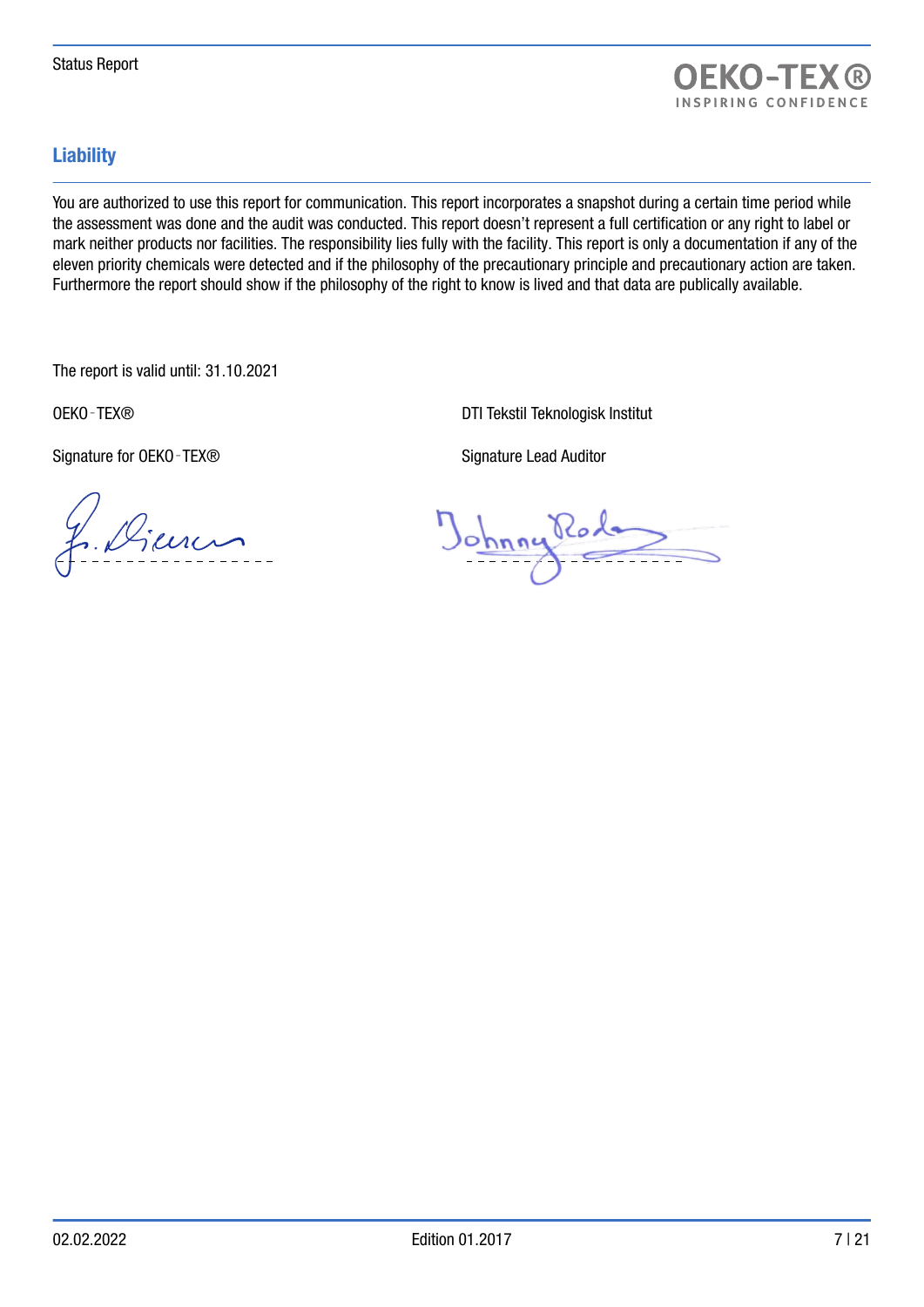# 1. Wastewater and sludge

|     |                                                                                                                                         |      | Max.         | <b>Actual</b> |
|-----|-----------------------------------------------------------------------------------------------------------------------------------------|------|--------------|---------------|
| No. | <b>Description</b>                                                                                                                      | ID   | <b>Score</b> | <b>Score</b>  |
| 1.1 | Has wastewater / sludge been tested for STeP / DETOX TO ZERO compliance?                                                                | 1151 | 630          | 622           |
|     | Yes<br>$\blacktriangledown$                                                                                                             |      |              |               |
|     | Has sludge been tested for STeP / DETOX TO ZERO compliance?                                                                             |      |              |               |
|     | M<br>Yes                                                                                                                                |      |              |               |
|     | No                                                                                                                                      |      |              |               |
|     | Are any of the chemicals detected above the reporting limit value or not tested<br>according to the STeP / DETOX TO ZERO Chemical List? |      |              |               |
|     | Yes<br>M                                                                                                                                |      |              |               |
|     | Please specify the chemical group first:<br><b>IMPORTANT INSTRUCTIONS</b> are available in the help field for this question             |      |              |               |
|     | Do you agree to have the above given register publicly accessible on the<br>www.oeko-tex.com website?                                   |      |              |               |
|     | $\triangledown$ Yes                                                                                                                     |      |              |               |
|     | Values can be requested with report number                                                                                              |      |              |               |
|     | Values can be requested with company name or report number<br>M                                                                         |      |              |               |
|     | No                                                                                                                                      |      |              |               |
|     | No                                                                                                                                      |      |              |               |
|     | No                                                                                                                                      |      |              |               |

| <b>Substances exceeding the reporting limit</b> | <b>CAS No.</b> | Reporting<br>Limit <sup>1</sup><br>$\mu$ g/L | Wastewater<br><b>Result</b><br>$\mu$ g/L | Reporting<br>Limit<br>mg/kg | <b>Sludge</b><br><b>Result</b><br>mg/kg |
|-------------------------------------------------|----------------|----------------------------------------------|------------------------------------------|-----------------------------|-----------------------------------------|
| <b>2. PHTHALATES</b>                            |                |                                              |                                          |                             |                                         |
| Di-(2-ethylhexyl)phthalate (DEHP)               | $117 - 81 - 7$ | 2.0                                          | 9.89                                     |                             |                                         |
| <b>5. ORGANOTIN COMPOUNDS</b>                   |                |                                              |                                          |                             |                                         |
| Tetraethyltin (TeET)                            | 597-64-8       | 0.01                                         | 0.021                                    |                             |                                         |
| <b>11. HEAVY METALS AND THEIR COMPOUNDS</b>     |                |                                              |                                          |                             |                                         |
| Lead (Pb)                                       | 7439-92-1      | 1.0                                          | 1.6                                      |                             |                                         |
| Chromium (Cr)                                   | 7440-47-3      | 1.0                                          | 20.4                                     |                             |                                         |
| Copper (Cu)                                     | 7440-50-8      | 1.0                                          | 36.0                                     |                             | ۰                                       |
| Nickel (Ni)                                     | 7440-02-0      | 1.0                                          | 2.8                                      |                             |                                         |
| Zinc(Zn)                                        | 7440-66-6      | 5.0                                          | 246.0                                    |                             |                                         |
| Manganese (Mn)                                  | 7439-96-5      | 1.0                                          | 7.5                                      |                             |                                         |

 $1$  Reporting limits are no limit values. Testing result exceeding the reporting limits must be reported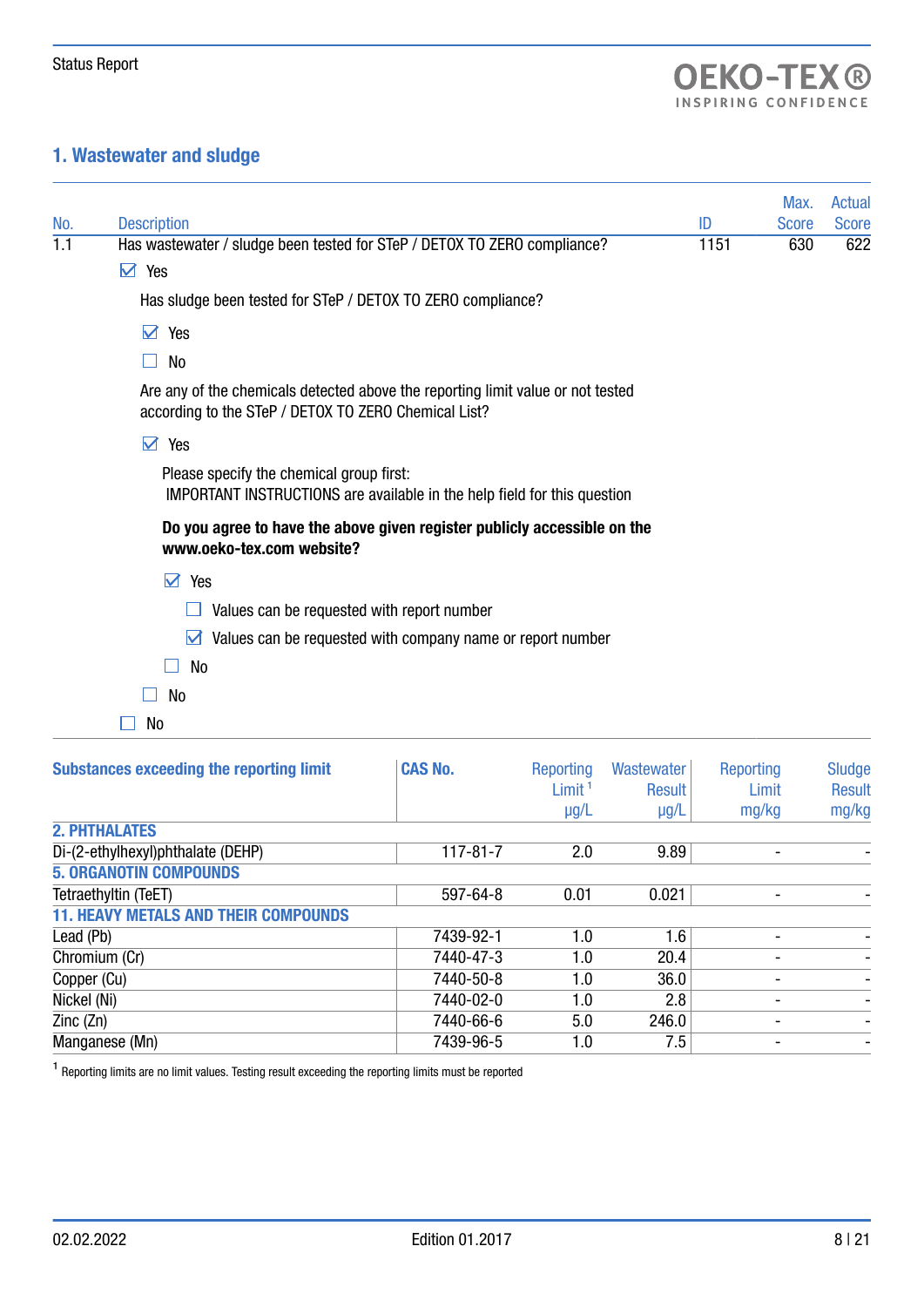# 2. MRSL

|           |                                                    |                |      | Max.         | Actual         |
|-----------|----------------------------------------------------|----------------|------|--------------|----------------|
| No.       | <b>Description</b>                                 |                | ID   | <b>Score</b> | <b>Score</b>   |
| 2.1       | Which chemicals are used in the facility?          |                | 1229 | 512          | 507            |
|           | <b>DETOX TO ZERO MRSL:</b>                         |                |      |              |                |
|           | <b>Chemicals listed in the DETOX TO ZERO MRSL:</b> |                |      |              |                |
|           | <b>Product name</b>                                | Substance name |      |              | <b>CAS No.</b> |
|           | Schoeller ENG PAD W                                | Quarz          |      |              | 14808-60-7     |
|           | <b>Chemicals not allocatable</b>                   |                |      |              |                |
|           | Product name                                       |                |      |              | CAS No.        |
|           | <b>Bemacid Navy N-5R</b>                           |                |      |              | 3351-05-01     |
|           | Bemacron red HP-2BL                                |                |      |              |                |
|           | Drimaren red HF-3B                                 |                |      |              |                |
| Osimol OV |                                                    |                |      |              |                |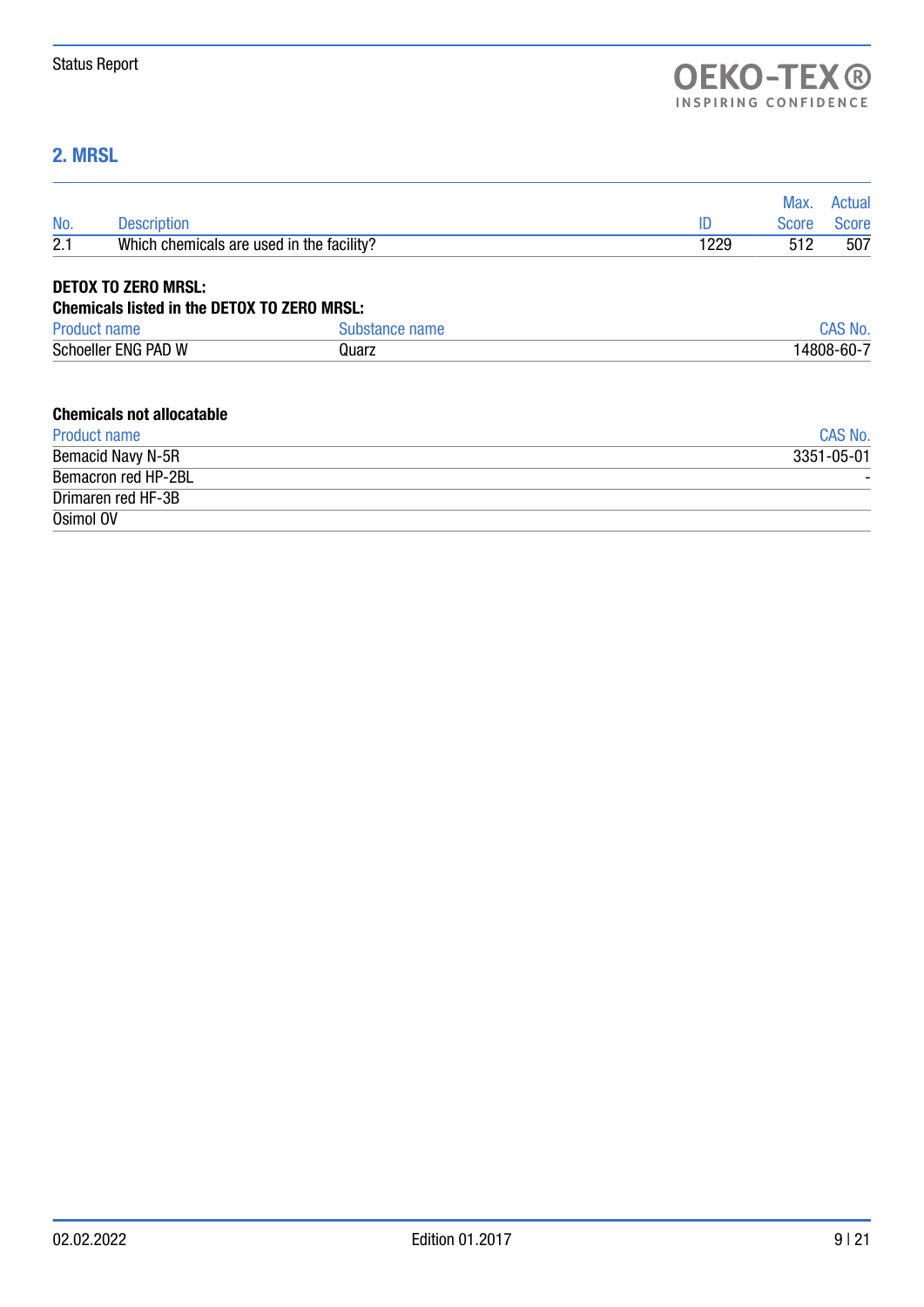# 3. General management

## 3.1. Management system/organization (responsibilities)

|       |                                                                                                                                                                                           |     | Max.         | <b>Actual</b> |
|-------|-------------------------------------------------------------------------------------------------------------------------------------------------------------------------------------------|-----|--------------|---------------|
| No.   | <b>Description</b><br>Do you have a quality management system?                                                                                                                            | ID  | <b>Score</b> | Score         |
| 3.1.1 | $\vee$ Yes                                                                                                                                                                                | 84  | 10           | 10            |
|       | $\boxtimes$ ISO 9001                                                                                                                                                                      |     |              |               |
|       | Own system                                                                                                                                                                                |     |              |               |
|       | <b>Other</b>                                                                                                                                                                              |     |              |               |
|       | No                                                                                                                                                                                        |     |              |               |
|       | <b>Auditor Comment:</b><br>Utenos Trikotazas has en ISO 9001 certification valid to April 2024.                                                                                           |     |              |               |
| 3.1.2 | Does an environmental management system exist in your facility? Written down or "lived"<br>ISO 14001<br>M                                                                                 | 53  | 10           | 10            |
|       | <b>EMAS</b>                                                                                                                                                                               |     |              |               |
|       | Own System.                                                                                                                                                                               |     |              |               |
|       | N <sub>0</sub>                                                                                                                                                                            |     |              |               |
|       | <b>Auditor Comment:</b><br>Utenos Trikotazas has en ISO 14001 certification valid to April 2024.                                                                                          |     |              |               |
| 3.1.3 | Does the factory have an organization chart which defines the responsibilities of each<br>department?                                                                                     | 131 | 0            | 0             |
|       | Yes<br>$\blacktriangledown$                                                                                                                                                               |     |              |               |
| 3.1.4 | <b>No</b><br>Does the company have a designated person who is responsible for all duties concerning                                                                                       | 984 | 10           | 10            |
|       | <b>Chemical Management?</b>                                                                                                                                                               |     |              |               |
|       | $\triangledown$ Yes                                                                                                                                                                       |     |              |               |
|       | Who is the responsible person (name and position)?                                                                                                                                        |     |              |               |
|       | Jurgita Stankuniene                                                                                                                                                                       |     |              |               |
|       | No                                                                                                                                                                                        |     |              |               |
|       | <b>Auditor Comment:</b><br>Ms. Jurgita Stankuniene is responsible for all duties concerning Chemical Management.                                                                          |     |              |               |
| 3.1.5 | Is the environmental policy, along with the environmental objectives, as well as the<br>organizational structure, known to all employees?                                                 | 60  | 2            | 2             |
|       | $\vee$ Yes                                                                                                                                                                                |     |              |               |
|       | No                                                                                                                                                                                        |     |              |               |
|       | <b>Auditor Comment:</b><br>The environmental policy, along with the environmental objectives, as well as the organizational structure is<br>accessable for all employees in the intranet. |     |              |               |
| 3.1.6 | Is there a dedicated facility emergency response team to deal with pollution incidents?                                                                                                   | 476 | 1            | 1             |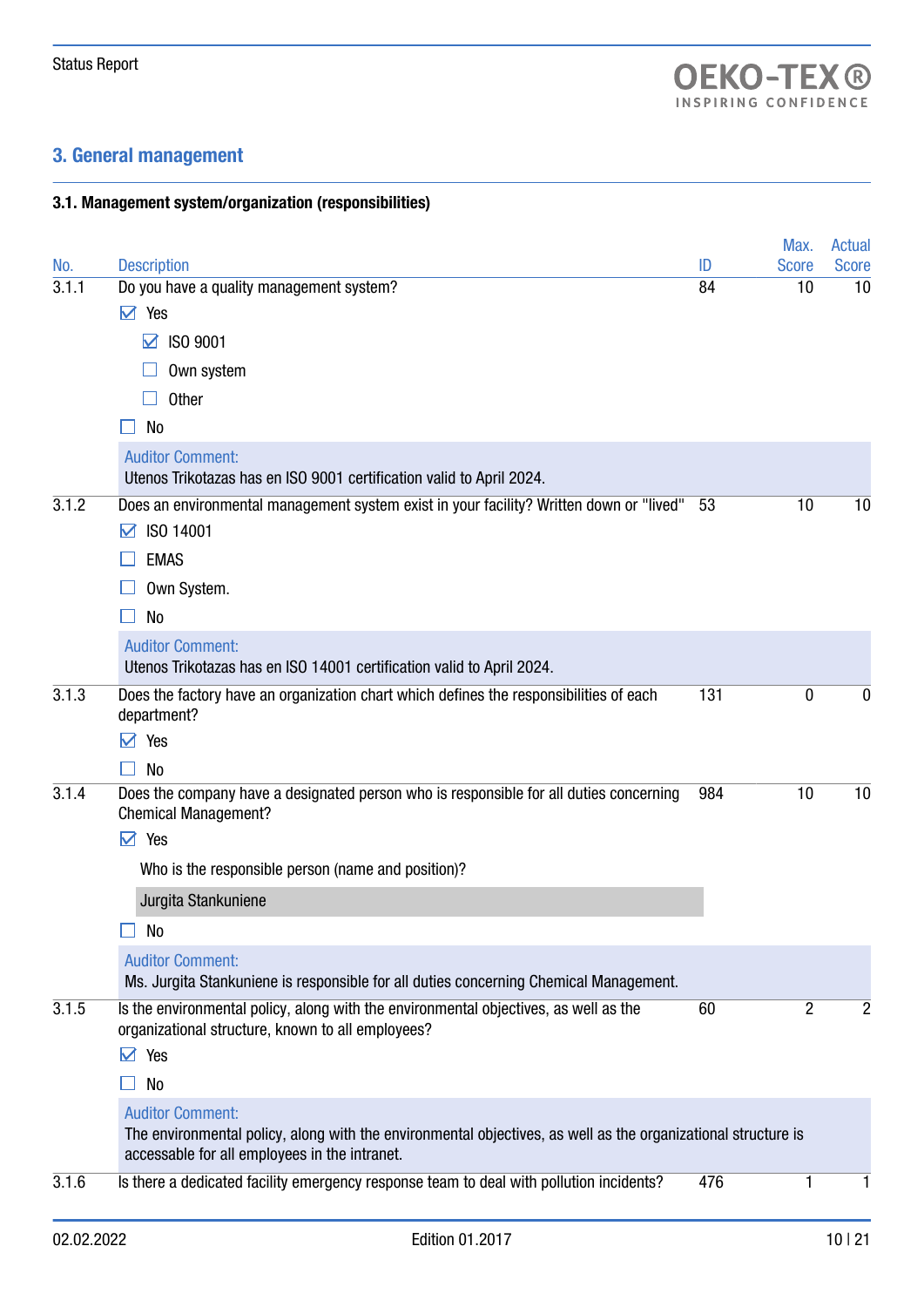# OEKO-TEX<sup>®</sup>

| No.   | <b>Description</b>                                                                                                                                                                                 | ID   | Max.<br><b>Score</b> | Actual<br><b>Score</b> |
|-------|----------------------------------------------------------------------------------------------------------------------------------------------------------------------------------------------------|------|----------------------|------------------------|
|       | $\vee$ Yes                                                                                                                                                                                         |      |                      |                        |
|       | Please name persons involved in this team or enclose relevant document(s)                                                                                                                          |      |                      |                        |
|       | General Director, Production Director, Technical Manager, Personal Manager, Health and<br><b>Safety Specialist</b>                                                                                 |      |                      |                        |
|       | <b>No</b>                                                                                                                                                                                          |      |                      |                        |
|       | <b>Auditor Comment:</b><br>In each department there is a dedicated emergency response team.                                                                                                        |      |                      |                        |
| 3.1.7 | Is there a strategy defined, and corresponding measures installed to ensure compliance<br>with legal requirements in the end user market and with RSL's from buying brands and<br>retailers?       | 225  | 2                    | 2                      |
|       | $\triangledown$ Yes                                                                                                                                                                                |      |                      |                        |
|       | Collection and following of RSL's from buying brands and retailers is the strategy to<br>ensure compliance with legal requirement of end user market. OEKO TEX 100, GOTS<br>standards requirements |      |                      |                        |
|       | No                                                                                                                                                                                                 |      |                      |                        |
| 3.1.8 | Does the facility have a signed declaration from dyestuff and chemical suppliers that the<br>products purchased meet their customer's publically declared product specifications?                  | 1089 | 3                    | 3                      |
|       | STeP by OEKO-TEX® MRSL                                                                                                                                                                             |      |                      |                        |
|       | <b>ZDHC MRSL</b><br>M                                                                                                                                                                              |      |                      |                        |
|       | ECO PASSPORT by OEKO-TEX®                                                                                                                                                                          |      |                      |                        |
|       | <b>Other</b><br>М                                                                                                                                                                                  |      |                      |                        |
|       | None                                                                                                                                                                                               |      |                      |                        |

Total 38 38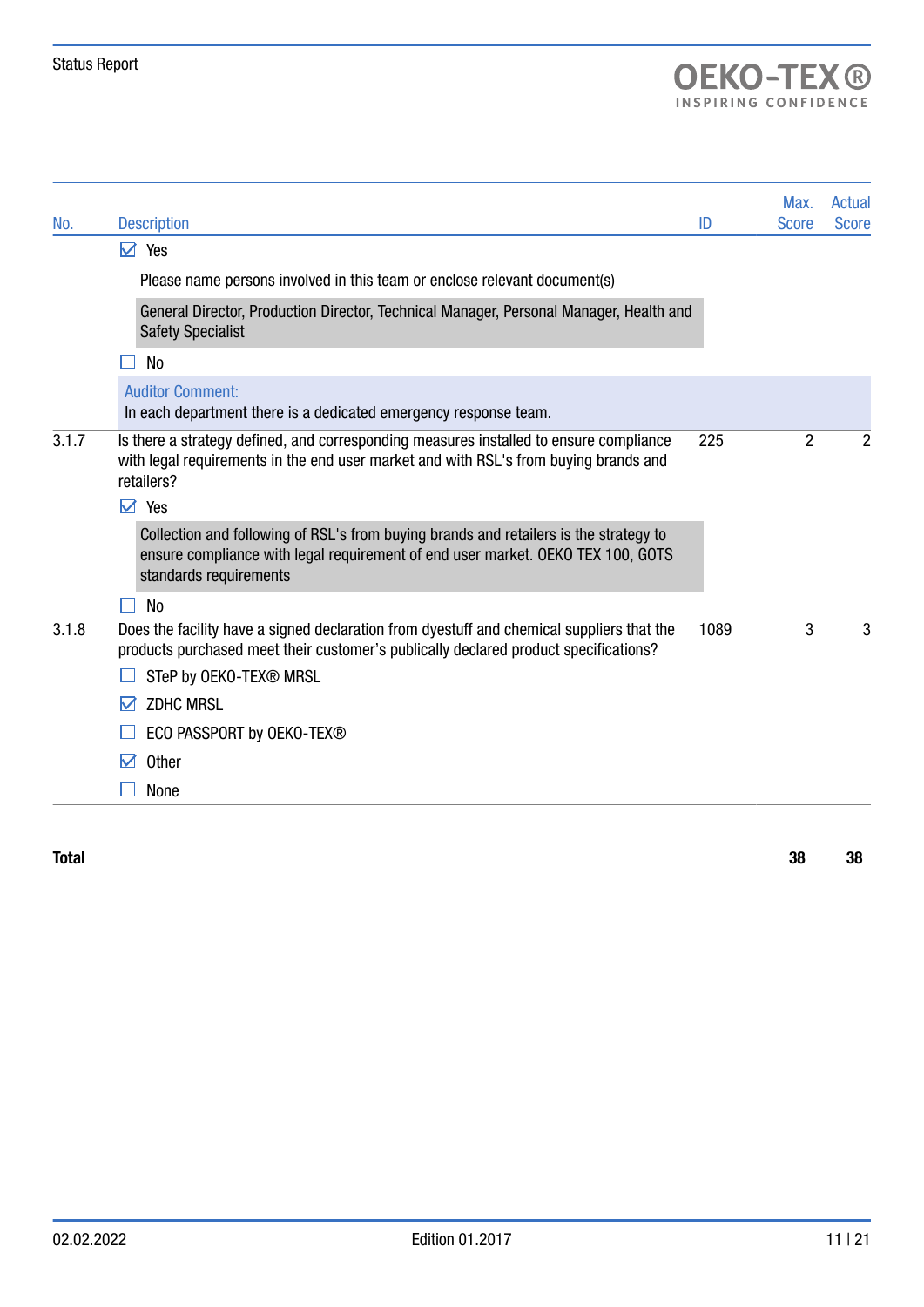## 3.2. Chemical management

|       |                                                                                                                                                                                  |      | Max.           | <b>Actual</b>  |
|-------|----------------------------------------------------------------------------------------------------------------------------------------------------------------------------------|------|----------------|----------------|
| No.   | <b>Description</b>                                                                                                                                                               | ID   | <b>Score</b>   | <b>Score</b>   |
| 3.2.1 | Does the company have a register/inventory of all chemicals including maintenance<br>products (including oils, cleaning agents,) with product names?                             | 151  | 10             | 10             |
|       | $\triangledown$ Yes                                                                                                                                                              |      |                |                |
|       | Please upload your list under ID 1229.                                                                                                                                           |      |                |                |
|       | No                                                                                                                                                                               |      |                |                |
|       | <b>Auditor Comment:</b><br>Utenos Trikotazas have a register/inventory of all chemicals including maintenance products (including oils, cleaning<br>agents,) with product names. |      |                |                |
| 3.2.2 | Does this register/inventory contain information about the classification of the products<br>according to hazard classes (GHS: physical, health and environmental)?              | 1185 | 3              | 3              |
|       | Yes<br>☑                                                                                                                                                                         |      |                |                |
|       | No                                                                                                                                                                               |      |                |                |
| 3.2.3 | Does this register/inventory contain CAS number(s) of the substance(s) in the products?                                                                                          | 1186 | 8              | 8              |
|       | ☑<br>Yes                                                                                                                                                                         |      |                |                |
|       | No                                                                                                                                                                               |      |                |                |
| 3.2.4 | Does this register/inventory include an indication where the chemicals are used?                                                                                                 | 1187 | $\overline{2}$ | $\overline{2}$ |
|       | Yes<br>M                                                                                                                                                                         |      |                |                |
|       | <b>No</b>                                                                                                                                                                        |      |                |                |
| 3.2.5 | Does this register/inventory include an indication where the chemicals are stored?<br>☑<br>Yes                                                                                   | 1188 | $\overline{2}$ | $\overline{2}$ |
|       | No                                                                                                                                                                               |      |                |                |
| 3.2.6 | Does this register / inventory contain information about composition of the products (names 1231<br>of substances incl. percentage)?                                             |      | 6              | $\,6\,$        |
|       | Yes<br>М                                                                                                                                                                         |      |                |                |
|       | No                                                                                                                                                                               |      |                |                |
| 3.2.7 | Are SDS for all chemicals used for processes and non-core activities available?                                                                                                  | 222  | 3              | 3              |
|       | $\vee$ Yes                                                                                                                                                                       |      |                |                |
|       | Are the SDS conform to GHS rules?                                                                                                                                                |      |                |                |
|       | $\vee$ Yes                                                                                                                                                                       |      |                |                |
|       | No                                                                                                                                                                               |      |                |                |
|       | No                                                                                                                                                                               |      |                |                |
|       | <b>Auditor Comment:</b><br>SDS for all chemicals used for processes and non-core activities are available. It could be verified that all SDS are<br>conform to GHS rules.        |      |                |                |
| 3.2.8 | Are the SDS conform to GHS rules?                                                                                                                                                | 1190 |                |                |
|       | $\triangleright$ Yes                                                                                                                                                             |      |                |                |
|       |                                                                                                                                                                                  |      |                |                |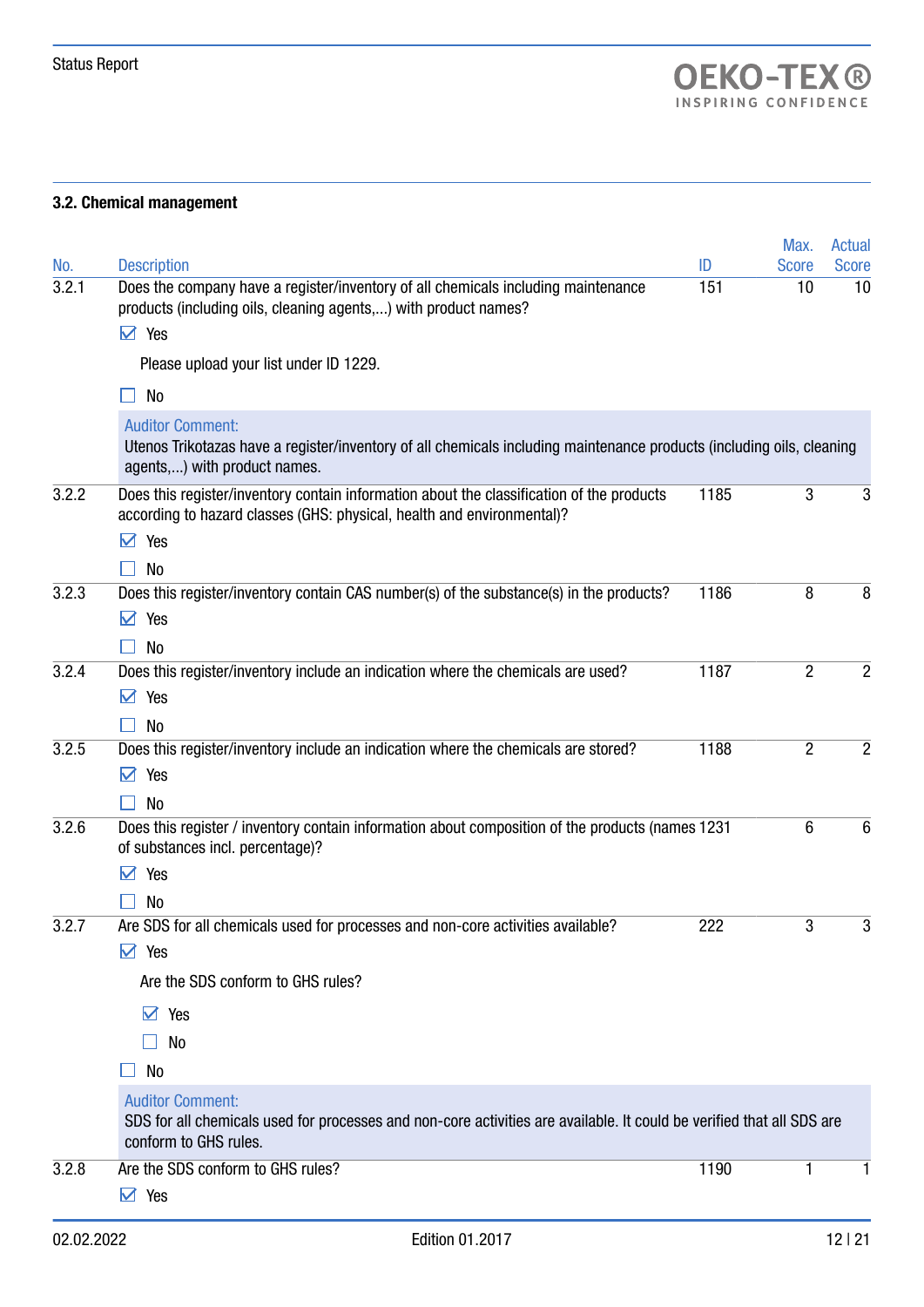# OEKO-TEX<sup>®</sup>

|        |                                                                                                                                                                    |      | Max.         | <b>Actual</b> |
|--------|--------------------------------------------------------------------------------------------------------------------------------------------------------------------|------|--------------|---------------|
| No.    | <b>Description</b>                                                                                                                                                 | ID   | <b>Score</b> | <b>Score</b>  |
|        | No                                                                                                                                                                 |      |              |               |
| 3.2.9  | Where do you keep SDS files?                                                                                                                                       | 367  | 5            | 5             |
|        | Central place in office<br>M                                                                                                                                       |      |              |               |
|        | Close to the storage place<br>M                                                                                                                                    |      |              |               |
|        | Are SDS's easy available/accessible to all employees?                                                                                                              |      |              |               |
|        | $\blacktriangledown$<br>Yes                                                                                                                                        |      |              |               |
|        | No                                                                                                                                                                 |      |              |               |
| 3.2.10 | Do you have a documented system for handling and storage of chemicals?                                                                                             | 1192 | 4            | 4             |
|        | $\sum$<br>Yes                                                                                                                                                      |      |              |               |
|        | No                                                                                                                                                                 |      |              |               |
| 3.2.11 | Are all chemical containers, boxes, filling stations, etc. marked with the respective GHS<br>warning symbols?                                                      | 379  | 10           | 10            |
|        | M<br>Yes                                                                                                                                                           |      |              |               |
|        | No                                                                                                                                                                 |      |              |               |
|        | <b>Auditor Comment:</b><br>It could be verified that all chemical containers, boxes, filling stations, etc. are marked with the respective GHS<br>warning symbols. |      |              |               |

Total 54 54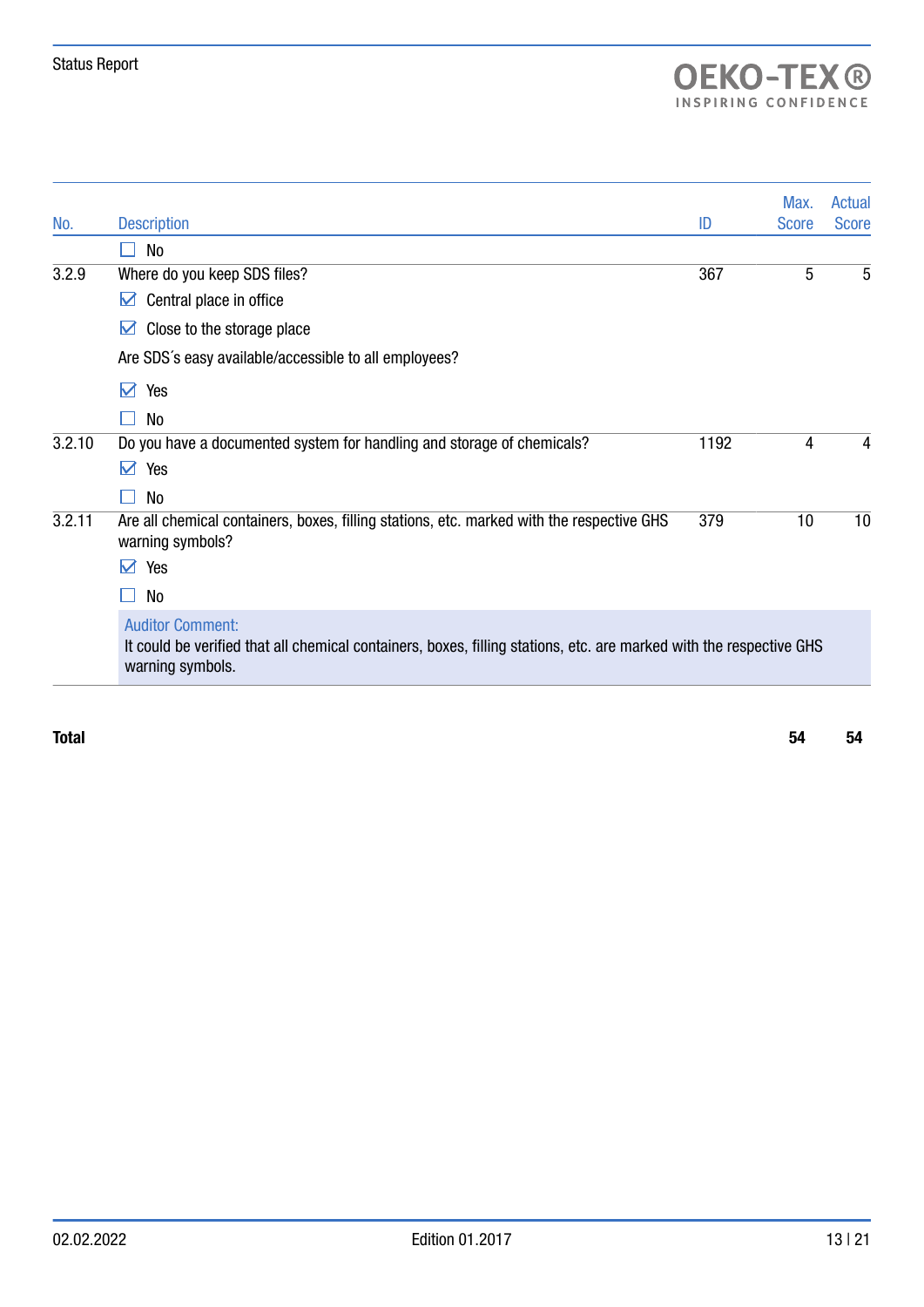### 3.3. Permits, legal requirements (license)

|              |                                                                                                                                                        |           | Max.               | Actual             |
|--------------|--------------------------------------------------------------------------------------------------------------------------------------------------------|-----------|--------------------|--------------------|
| No.<br>3.3.1 | <b>Description</b><br>Does the facility hold the necessary license(s) or permit(s) for storage or use of hazardous<br>substances?                      | ID<br>354 | <b>Score</b><br>10 | <b>Score</b><br>10 |
|              | $\triangledown$ Yes                                                                                                                                    |           |                    |                    |
|              | N <sub>o</sub>                                                                                                                                         |           |                    |                    |
|              | <b>Auditor Comment:</b><br>It could be verified that Utenos Trikotazas hold the necessary licenses for storage and use of hazardous substances.        |           |                    |                    |
| 3.3.2        | Does the facility hold the necessary license(s) or permit(s) for use of water?<br>$\triangledown$ Yes                                                  | 1109      | 10                 | 10                 |
|              | <b>No</b>                                                                                                                                              |           |                    |                    |
|              | <b>Auditor Comment:</b><br>Utenos Trikotazas hold the necessary license for the use of water.                                                          |           |                    |                    |
| 3.3.3        | Do you know the legal requirements and conditions regarding cleaning of wastewater?<br>$\triangledown$ Yes                                             | 411       | 10                 | 10                 |
|              | N <sub>o</sub>                                                                                                                                         |           |                    |                    |
|              | <b>Auditor Comment:</b><br>Utenos Trikotazas have sufficient knowledge of the legal requirements and conditions regarding cleaning of<br>wastewater.   |           |                    |                    |
| 3.3.4        | Does the facility hold the necessary license(s) or permit(s) for wastewater discharge?<br>$\triangledown$ Yes                                          | 1071      | 10                 | 10                 |
|              | <b>No</b>                                                                                                                                              |           |                    |                    |
|              | <b>Auditor Comment:</b><br>Utenoz Trikotazas have an agreement and license from the the local waste water treatment plant.                             |           |                    |                    |
| 3.3.5        | Does the facility hold the necessary license(s) or permit(s) for disposal/handling of waste? 358<br>$\triangledown$<br>Yes                             |           | 10                 | 10                 |
|              | <b>No</b>                                                                                                                                              |           |                    |                    |
|              | <b>Auditor Comment:</b><br>The facility hold the necessary license for disposal and handling of waste through an agreement with a licensed<br>handler. |           |                    |                    |

Total 50 50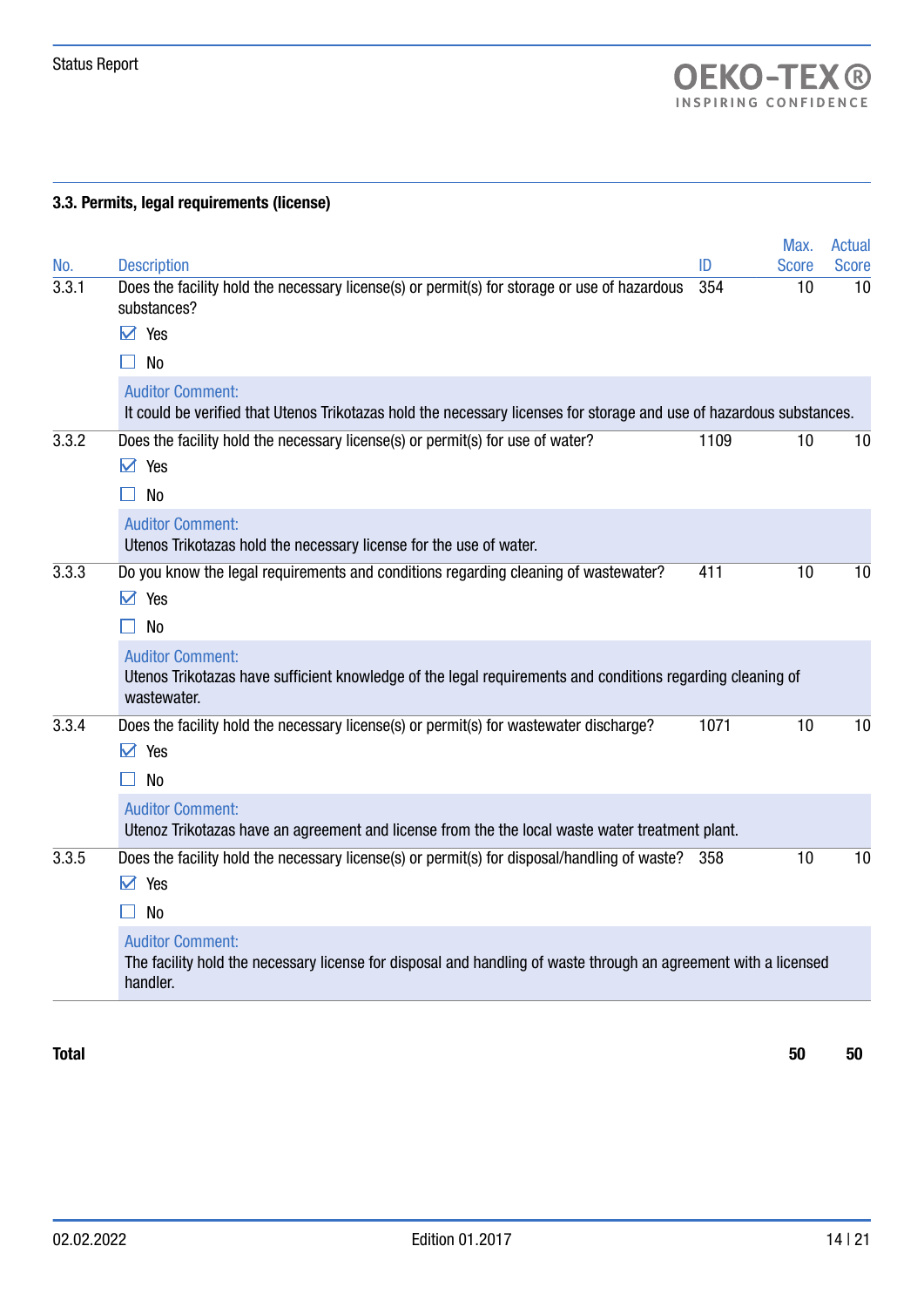## 3.4. Environment, health & safety (EHS)

| No.   | <b>Description</b>                                                                                                                                                                                                                                                                                                                                                | ID   | Max.<br><b>Score</b> | Actual<br><b>Score</b> |
|-------|-------------------------------------------------------------------------------------------------------------------------------------------------------------------------------------------------------------------------------------------------------------------------------------------------------------------------------------------------------------------|------|----------------------|------------------------|
| 3.4.1 | Is a risk assessment performed for critical (physical, health or environmental characteristic) 220<br>chemicals used, including non-production chemicals?<br>Yes<br>M<br>No                                                                                                                                                                                       |      | 3                    | 3                      |
| 3.4.2 | Are the people working with chemicals aware of the meaning of the GHS (global<br>harmonized system) pictograms and associated hazards and can they distinguish them?<br>☑<br>Yes                                                                                                                                                                                  | 148  |                      | 1                      |
| 3.4.3 | <b>No</b><br>Is appropriate PPE provided at relevant workplaces?<br>$\triangledown$ Yes<br>Is the use of PPE mandatory for relevant workplaces?                                                                                                                                                                                                                   | 1091 | 3                    | 3                      |
|       | $\blacktriangledown$<br>Yes<br>No<br>Is the use of PPE regularly controlled?<br>$\vee$<br>Yes<br>No                                                                                                                                                                                                                                                               |      |                      |                        |
| 3.4.4 | <b>No</b><br>Is equipment provided to ensure safe working conditions (e.g. equipment for safer handling 1201<br>of chemicals, lifting tools for easier handling of goods, etc.)?<br>$\triangledown$<br>Yes<br>Is the use of such equipment mandatory for relevant workplaces?<br>Yes<br>М<br>No<br>Is the use of such equipment regularly controlled?<br>☑<br>Yes |      | 3                    | 3                      |
| 3.4.5 | No<br>No<br>Are there records from initial and re-fresh safety training, including proper use of PPE?<br>☑<br>Yes<br>No<br><b>Auditor Comment:</b>                                                                                                                                                                                                                | 193  | 3                    | 3                      |
| 3.4.6 | File is missing<br>Is there a prevention and action plan with instructions concerning chemical hazards?<br>$\triangledown$ Yes                                                                                                                                                                                                                                    | 199  | 10                   | 10                     |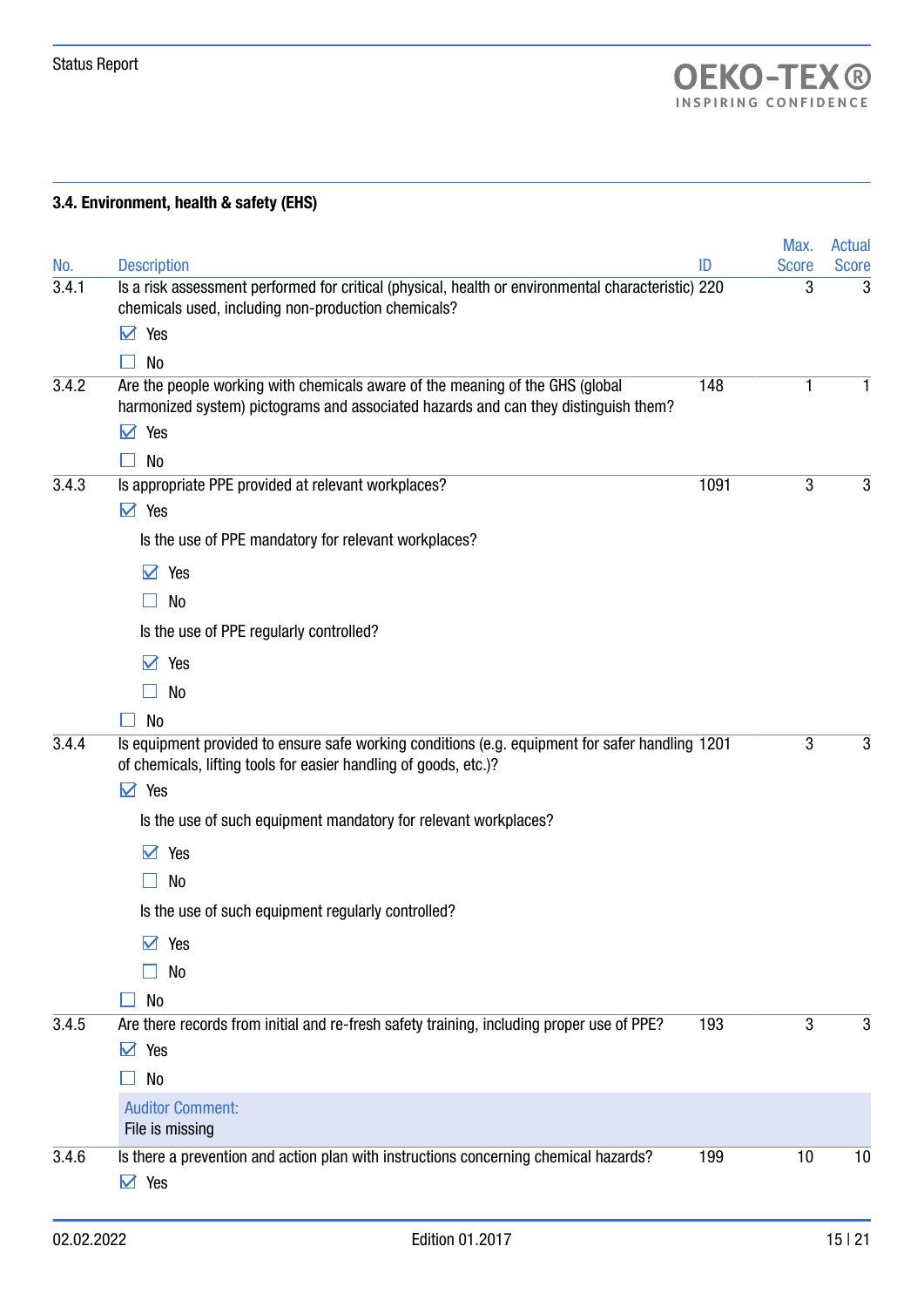# OEKO-TEX<sup>®</sup>

|        |                                                                                                                                                                    |     | Max.         | <b>Actual</b> |
|--------|--------------------------------------------------------------------------------------------------------------------------------------------------------------------|-----|--------------|---------------|
| No.    | <b>Description</b><br>No                                                                                                                                           | ID  | <b>Score</b> | <b>Score</b>  |
|        | <b>Auditor Comment:</b>                                                                                                                                            |     |              |               |
|        | Utenos Trikotazas have a prevention and action plan with instructions concerning chemical hazards, and training are<br>conducted.                                  |     |              |               |
| 3.4.7  | Does the facility provide equipment to avoid chemicals to enter the drainage system, open 381<br>waters and the soil in case of an accident?                       |     | 10           | 10            |
|        | $\vee$ Yes                                                                                                                                                         |     |              |               |
|        | Which measures are taken?                                                                                                                                          |     |              |               |
|        | Interceptive tanks                                                                                                                                                 |     |              |               |
|        | <b>Collecting basin</b><br>M                                                                                                                                       |     |              |               |
|        | Sealed floors                                                                                                                                                      |     |              |               |
|        | Drain covers<br>M                                                                                                                                                  |     |              |               |
|        | Spill response material<br>M                                                                                                                                       |     |              |               |
|        | Spill eventually program                                                                                                                                           |     |              |               |
|        | Machine integrated safety system                                                                                                                                   |     |              |               |
|        | <b>Others</b>                                                                                                                                                      |     |              |               |
|        | <b>No</b>                                                                                                                                                          |     |              |               |
|        | <b>Auditor Comment:</b><br>Utenos Trikotazas provides equipment to avoid chemicals to enter the drainage system, open waters and the soil in<br>case of accidents. |     |              |               |
| 3.4.8  | Does a drainage plan exist?                                                                                                                                        | 416 | 3            | 3             |
|        | Yes<br>М                                                                                                                                                           |     |              |               |
|        | N <sub>0</sub>                                                                                                                                                     |     |              |               |
| 3.4.9  | How is your wastewater cleaned?                                                                                                                                    | 414 | 10           | 10            |
|        | Own treatment plant with direct insertion into open water                                                                                                          |     |              |               |
|        | Own treatment plant with indirect insertion into municipal purification / wastewater<br>treatment plant                                                            |     |              |               |
|        | Own collecting / mixing basin with transfer to municipal purification / wastewater<br>M<br>treatment plant                                                         |     |              |               |
|        | Please enter name of plant                                                                                                                                         |     |              |               |
|        | <b>Others</b>                                                                                                                                                      |     |              |               |
|        | No treatment                                                                                                                                                       |     |              |               |
|        | <b>Auditor Comment:</b><br>The facility has their own collecting/mixing basin with transfer to the municipal wastewater treatment plant.                           |     |              |               |
| 3.4.10 | How do you get rid of any kind of waste (production and other) in your facility?                                                                                   | 447 | 5            | 5             |
|        | Recycling (internally & externally)<br>M                                                                                                                           |     |              |               |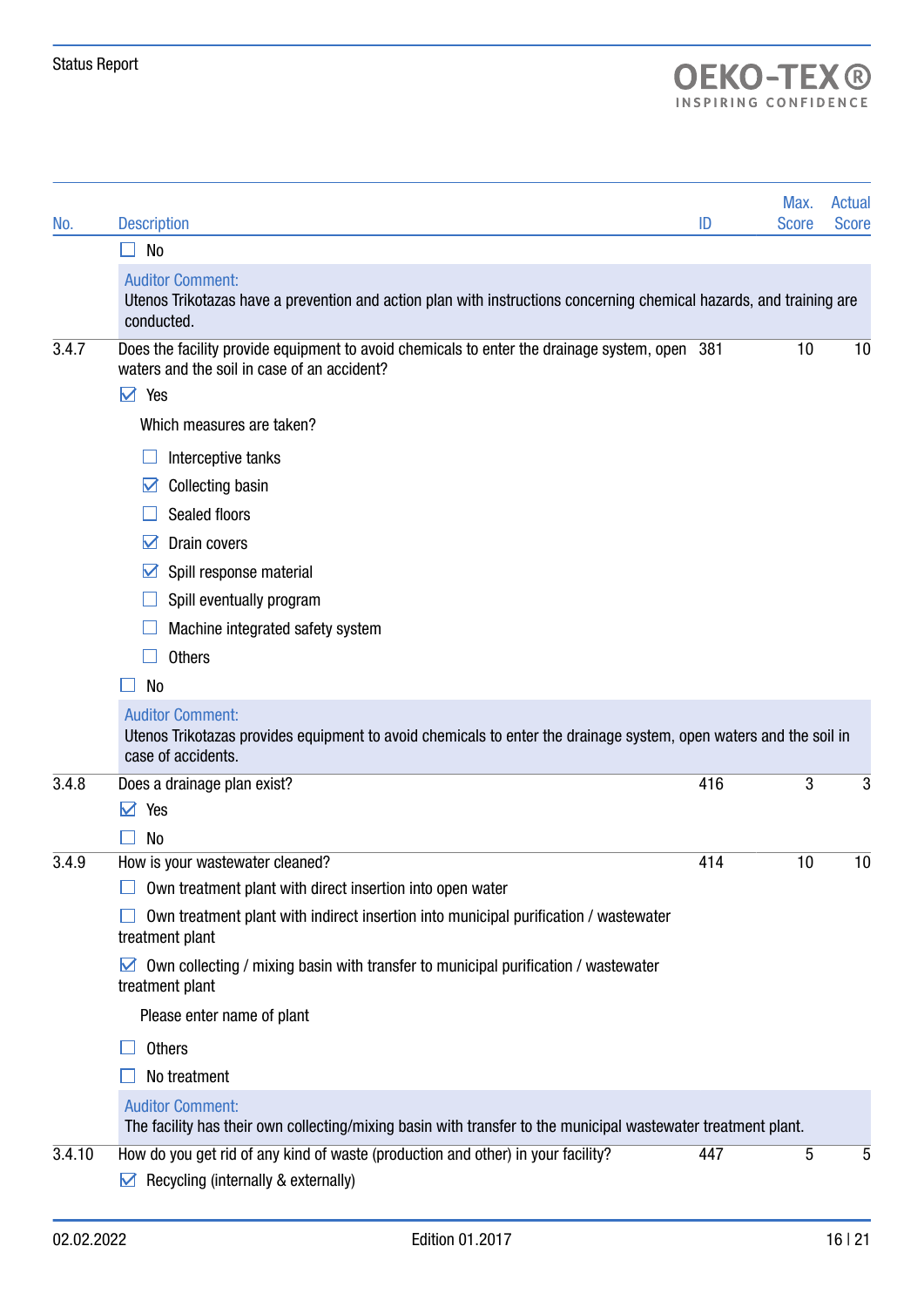# OEKO-TEX<sup>®</sup>

| No.    | <b>Description</b>                                                         | ID  | Max.<br><b>Score</b> | <b>Actual</b><br><b>Score</b> |
|--------|----------------------------------------------------------------------------|-----|----------------------|-------------------------------|
|        | Please indicate the share                                                  |     |                      |                               |
|        | $\pmb{0}$                                                                  |     |                      |                               |
|        | Incineration by licensed company                                           |     |                      |                               |
|        | Incineration with own licensed/permitted plant                             |     |                      |                               |
|        | Own landfill                                                               |     |                      |                               |
|        | Burning on premises of facility                                            |     |                      |                               |
|        | Transfer into natural waters                                               |     |                      |                               |
|        | Transfer into purification plant<br>M                                      |     |                      |                               |
|        | Please indicate the share                                                  |     |                      |                               |
|        | $\triangleright$ Taking back by supplier                                   |     |                      |                               |
|        | Please indicate the share                                                  |     |                      |                               |
|        | Transfer to another company to use<br>$\boldsymbol{\triangledown}$         |     |                      |                               |
|        | Please indicate the share                                                  |     |                      |                               |
|        | External landfill (Community, Licenced company)<br>☑                       |     |                      |                               |
|        | Please indicate the share                                                  |     |                      |                               |
|        | <b>Others</b>                                                              |     |                      |                               |
|        | <b>Auditor Comment:</b><br>Numbers needed.                                 |     |                      |                               |
| 3.4.11 | Is waste marked regarding the possibility of recycling and sorted by type? | 463 | $\overline{2}$       | $\overline{2}$                |
|        | Yes<br>☑                                                                   |     |                      |                               |
|        | N <sub>o</sub>                                                             |     |                      |                               |
|        | <b>Auditor Comment:</b><br>Upload is missing.                              |     |                      |                               |
|        |                                                                            |     |                      |                               |

Total 53 53 53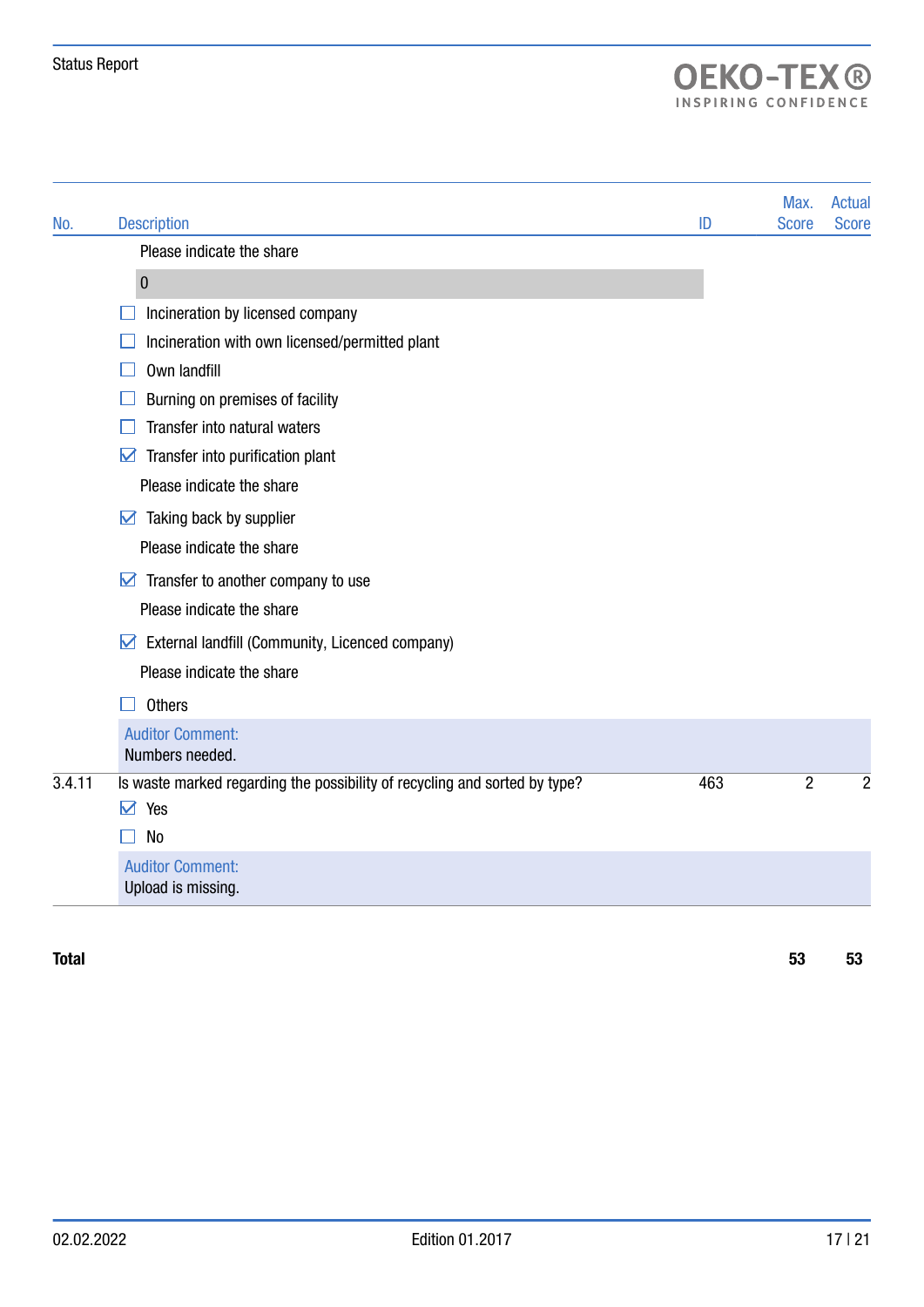#### 3.5. Production process

| 02.02.2022 | Edition 01.2017                                                                                                   |      |                | 18   21          |
|------------|-------------------------------------------------------------------------------------------------------------------|------|----------------|------------------|
| 3.5.8      | Do you reuse residue of finishing bath?                                                                           | 453  | $\overline{2}$ | $\mathbf 0$      |
|            | No                                                                                                                |      |                |                  |
|            | $\triangleright$ Yes                                                                                              |      |                |                  |
| 3.5.7      | Do you reuse residue of printing paste?                                                                           | 452  | $\overline{2}$ | $\overline{2}$   |
|            | No                                                                                                                |      |                |                  |
|            | Yes                                                                                                               |      |                |                  |
| 3.5.6      | No<br>Do you reuse residue of dyeing bath?                                                                        | 451  | $\overline{2}$ | $\boldsymbol{0}$ |
|            | Yes                                                                                                               |      |                |                  |
| 3.5.5      | Do you reuse residue of pre-treatment bath?                                                                       | 450  | $\overline{2}$ | 0                |
|            | <b>No</b>                                                                                                         |      |                |                  |
|            | Yes                                                                                                               |      |                |                  |
| 3.5.4      | Do you reuse residue of sizing bath?                                                                              | 449  | $\overline{2}$ | $\boldsymbol{0}$ |
|            | No                                                                                                                |      |                |                  |
|            | ☑<br>Yes                                                                                                          |      |                |                  |
| 3.5.3      | Is the capacity of the wastewater treatment plant sufficient for the purification of the<br>amount of wastewater? | 1211 | 3              | 3                |
|            | <b>Auditor Comment:</b><br>Upload is missing                                                                      |      |                |                  |
|            | No                                                                                                                |      |                |                  |
|            | No<br>marked_not_applicable                                                                                       |      |                |                  |
|            | Yes                                                                                                               |      |                |                  |
|            |                                                                                                                   |      |                |                  |
|            | Are different main section streams of the wastewater measured separately?                                         |      |                |                  |
|            | 216897                                                                                                            |      |                |                  |
|            | What is the total wastewater amount / year?                                                                       |      |                |                  |
|            | $\triangledown$ Yes                                                                                               |      |                |                  |
| 3.5.2      | Do you measure your wastewater from all sources?                                                                  | 413  | $\overline{2}$ | 2                |
|            | <b>Auditor Comment:</b><br>The water usage is measured on a monthly basis, and is carried out department vice.    |      |                |                  |
|            | No                                                                                                                |      |                |                  |
|            | 2020                                                                                                              |      |                |                  |
|            | 216897                                                                                                            |      |                |                  |
|            | $\vee$ Yes                                                                                                        |      |                |                  |
| 3.5.1      | Is the water usage measured?                                                                                      | 405  | 10             | 10               |
| No.        | <b>Description</b>                                                                                                | ID   | <b>Score</b>   | <b>Score</b>     |
|            |                                                                                                                   |      | Max.           | <b>Actual</b>    |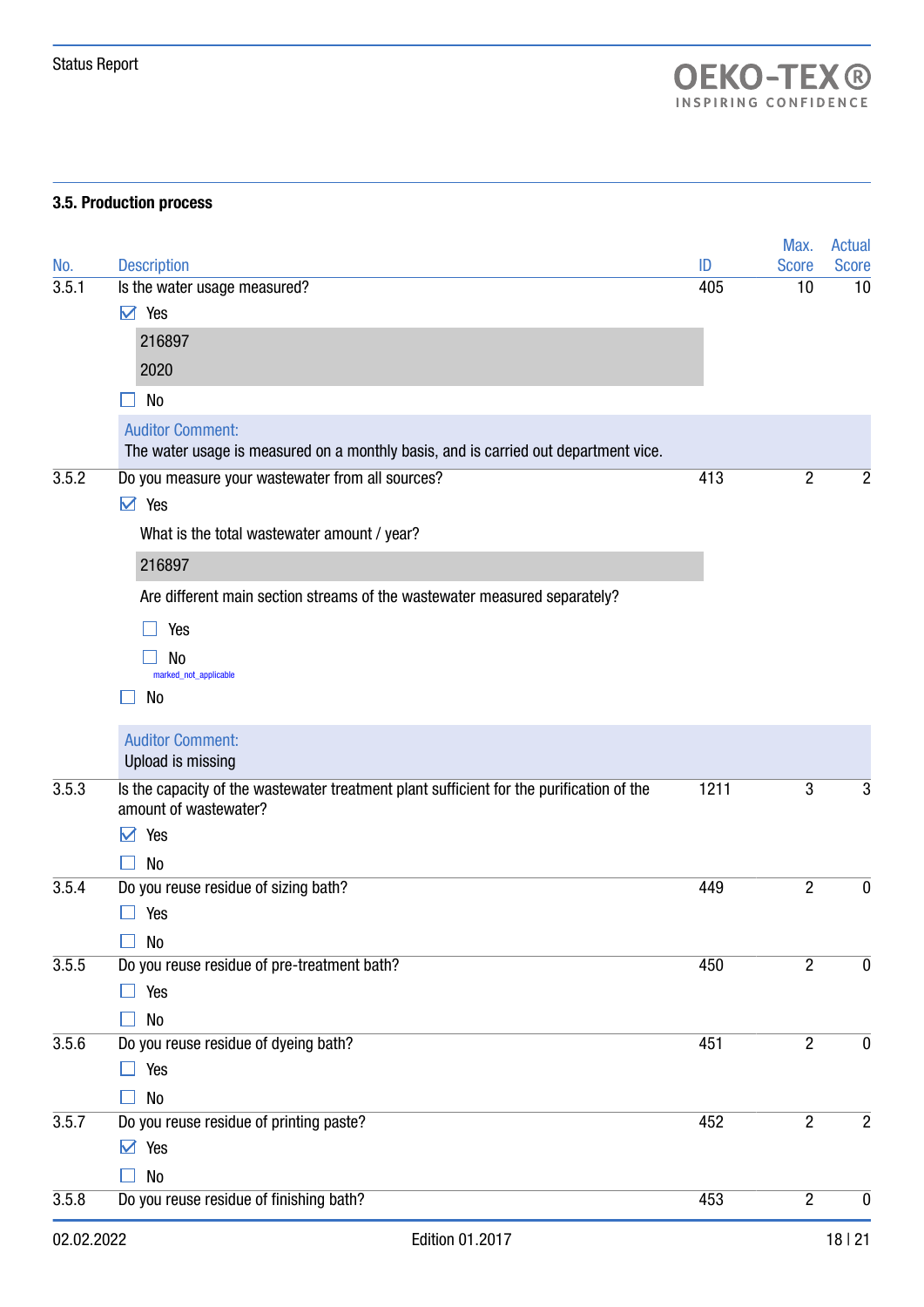| 2 | 0 |
|---|---|
|   |   |
|   |   |
|   |   |

Total 21 17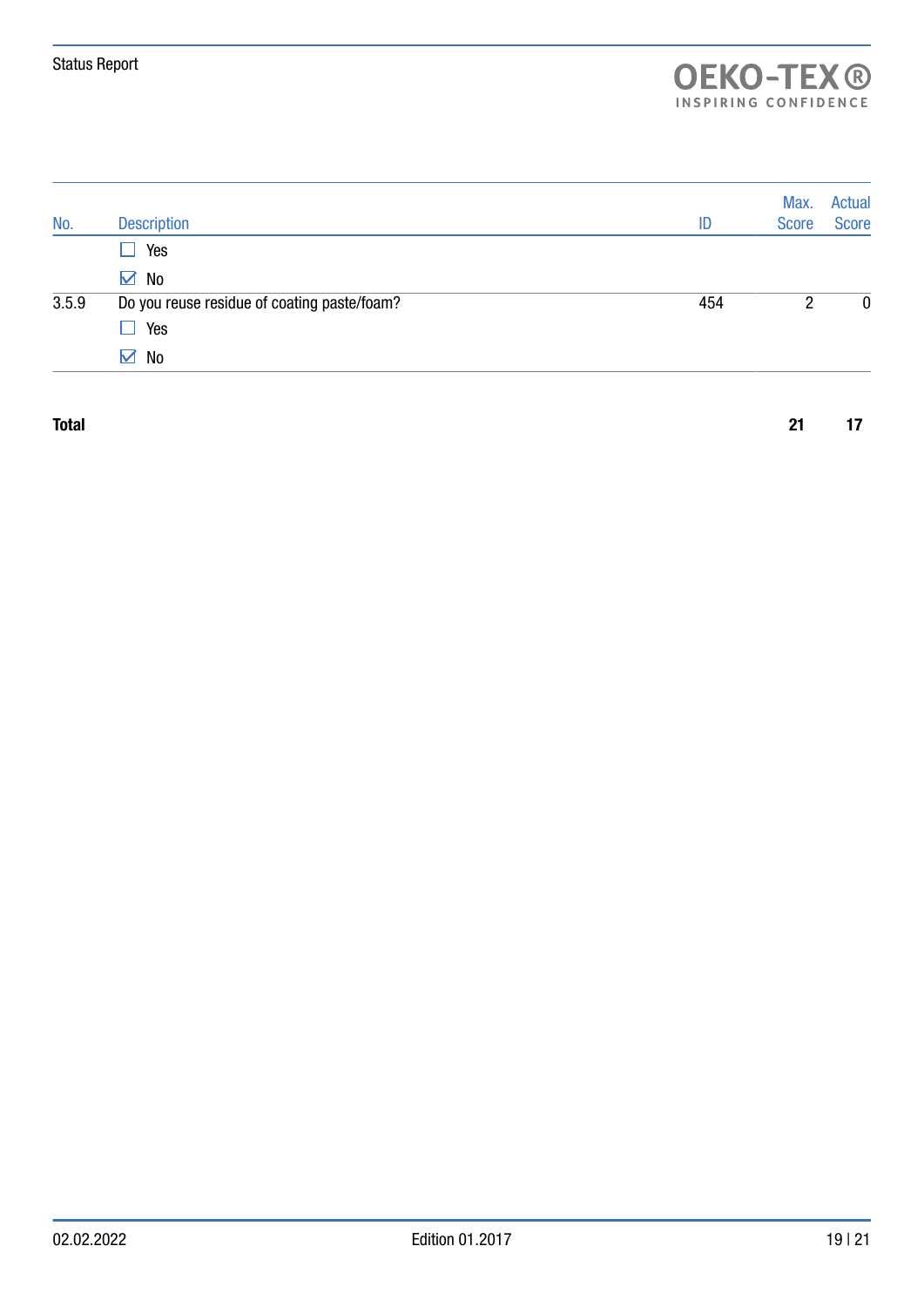## 3.6. Storage

|       |                                                                                                                                                                                                 |     | Max.         | Actual       |
|-------|-------------------------------------------------------------------------------------------------------------------------------------------------------------------------------------------------|-----|--------------|--------------|
| No.   | <b>Description</b>                                                                                                                                                                              | ID  | <b>Score</b> | <b>Score</b> |
| 3.6.1 | Is hazardous waste stored safely that it does not have any impact on the environment (soil, 1108)<br>waters etc.)?                                                                              |     | 10           | 10           |
|       | Yes<br>M                                                                                                                                                                                        |     |              |              |
|       | No                                                                                                                                                                                              |     |              |              |
|       | <b>Auditor Comment:</b><br>It could be verified that hazardous waste is stored safely ensuring that it does not have any impact on the<br>environment.                                          |     |              |              |
| 3.6.2 | Are the storage rooms for products like base chemicals, auxiliaries, dyes, pigments,<br>solvent-, cleaning and degreasing agents, machine oils, etc. only accessible to specified<br>employees? | 378 | 3            | 3            |
|       | Yes<br>М                                                                                                                                                                                        |     |              |              |
|       | No                                                                                                                                                                                              |     |              |              |
| 3.6.3 | Which measures are taken while handling hazardous/incompatible chemicals to avoid<br>uncontrolled contact with each other?                                                                      | 380 | 3            | 3            |
|       | By separation<br>M                                                                                                                                                                              |     |              |              |
|       | Collecting basin for liquids<br>M                                                                                                                                                               |     |              |              |
|       | Closed rooms/or exhaust system to prevent dust accumulation<br>M                                                                                                                                |     |              |              |
|       | <b>Others</b>                                                                                                                                                                                   |     |              |              |

Total 16 16